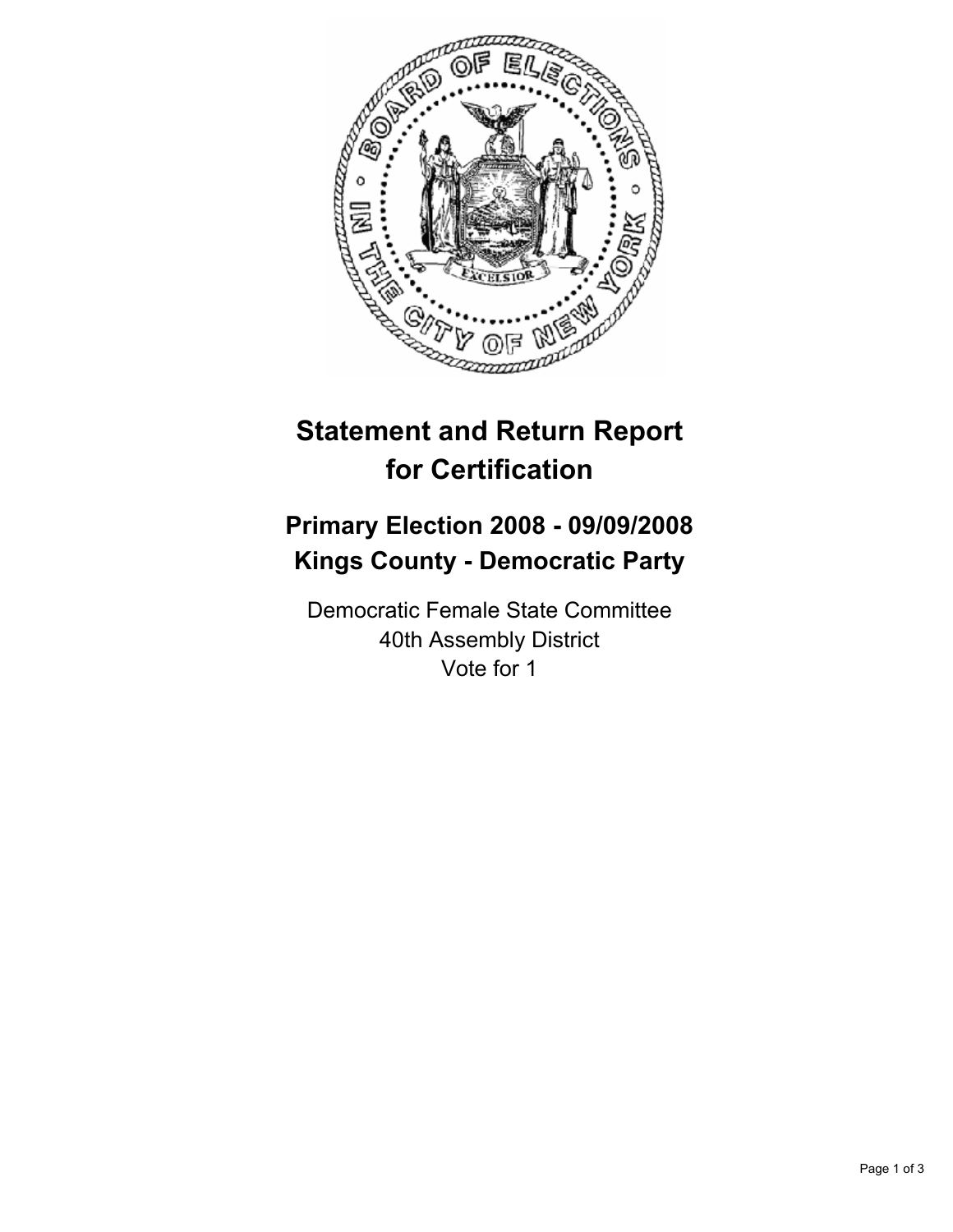

## **Assembly District 40**

| ABSENTEE/MILITARY         | 84    |
|---------------------------|-------|
| AFFIDAVIT                 | 400   |
| <b>CAROL A FAISON</b>     | 2,211 |
| <b>CAROLYN D FAULKNER</b> | 1,269 |
| ALICE LOWMAN              | 1,395 |
| <b>Total Votes</b>        | 4,875 |